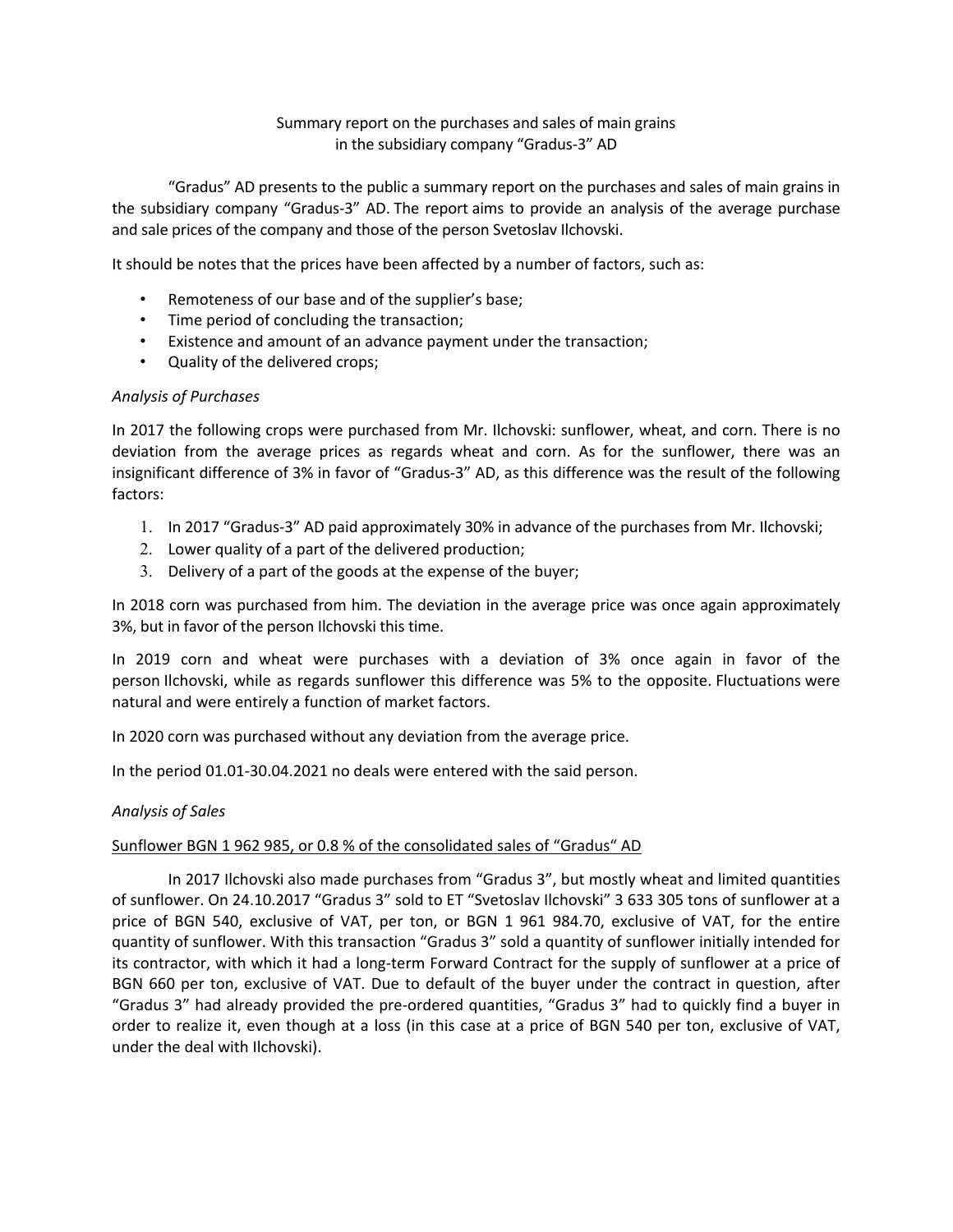Subsequently, in view of the permanent and at that time good trade relations established between "Gradus 3" and "Svetoslav Ilchovski" ET , "Gradus 3" continued to buy up additional quantities of sunflower at a price of BGN 640, exclusive of VAT, per ton. Due to the ongoing commitment of "Gradus 3" to buy up

large quantities of sunflower and an agreement reached by the parties for the equalization of the purchase prices and the sale price of these single transaction, and that was for a limited quantity in view of the turnover between the parties. These counter operations resulted in neither party making any profit or any loss. Effective payments in full o the price due were made under counter deliveries on 12. 12 .2017, respectively 13.12.2017. Unlike Mr. Ilchovski, "Gradus" AD provided to the regulatory authorities the full package of accounting documents, including invoices, protocols of acceptance and delivery for accepting and delivering the goods, credit notes for adjustment of the price of delivered goods and protocols by virtue of Art. 163a, paragraph 2 of the VAT Act, which clearly confuted any allegations of fictitious transactions.

In the same year, "Gradus 3" also sold wheat to Ilchovski for the amount of BGN 2 774 990. Once again, this transaction was limited and represented only 1.13% of the consolidated sales of "Gradus" AD. The goods were realized with a deviation of 10% of the average sales prices of "Gradus – 3" AD for this type of crop in favor of the person Ilchovski, for the sale took place at the height of the season when prices were at their lowest. The wheat was purchased from three other suppliers and the company realized profit.

In 2018 a transaction was made for an insignificant amount of BGN 176 thousand.

In the following years there were no sales made to Mr. Ilchovski.

In 2018 Turkey was shaken by some serious cataclysms, where the Group realized significant quantities of sunflower. In the period from January 1, 2018 until August 1, 2018 the Turkish lira devalued by more than 40%, or from 3.76 Turkish lira for 1 US dollar to 6.54 Turkish lira for 1 US dollar, thus leading to the low solvency of our contractors in this country. The abovementioned circumstances forced the Group to focus on transactions with a higher profit margin, a lower risk and a smaller volume of concluded transactions. All of the above is described in detail in the Annual Consolidated Report on the activities of "Gradus" AD for 2018.

The above is also evident from the presented data on the volumes of the concluded transactions by years.

| Gradus 3 BGN '000                   | 2016    | 2017     | 2018     | 2019     | 2020    |
|-------------------------------------|---------|----------|----------|----------|---------|
|                                     |         |          |          |          |         |
| Income from sales of goods (grains) | 38571   | 90 416   | 18 0 35  | 24 091   | 18 5 82 |
| Book value of sold goods (grains)   | -37567  | $-86353$ | $-15808$ | $-21156$ | -15 867 |
| Gross profit                        | 1 0 0 4 | l4 063   | 2 2 2 7  | 2935     | 2 7 1 5 |
| Margin %                            | 2.60%   | 4.49%    | 12.35%   | 12.18%   | 14.61%  |

*Conclusion*

The provided accounting data unequivocally prove that: